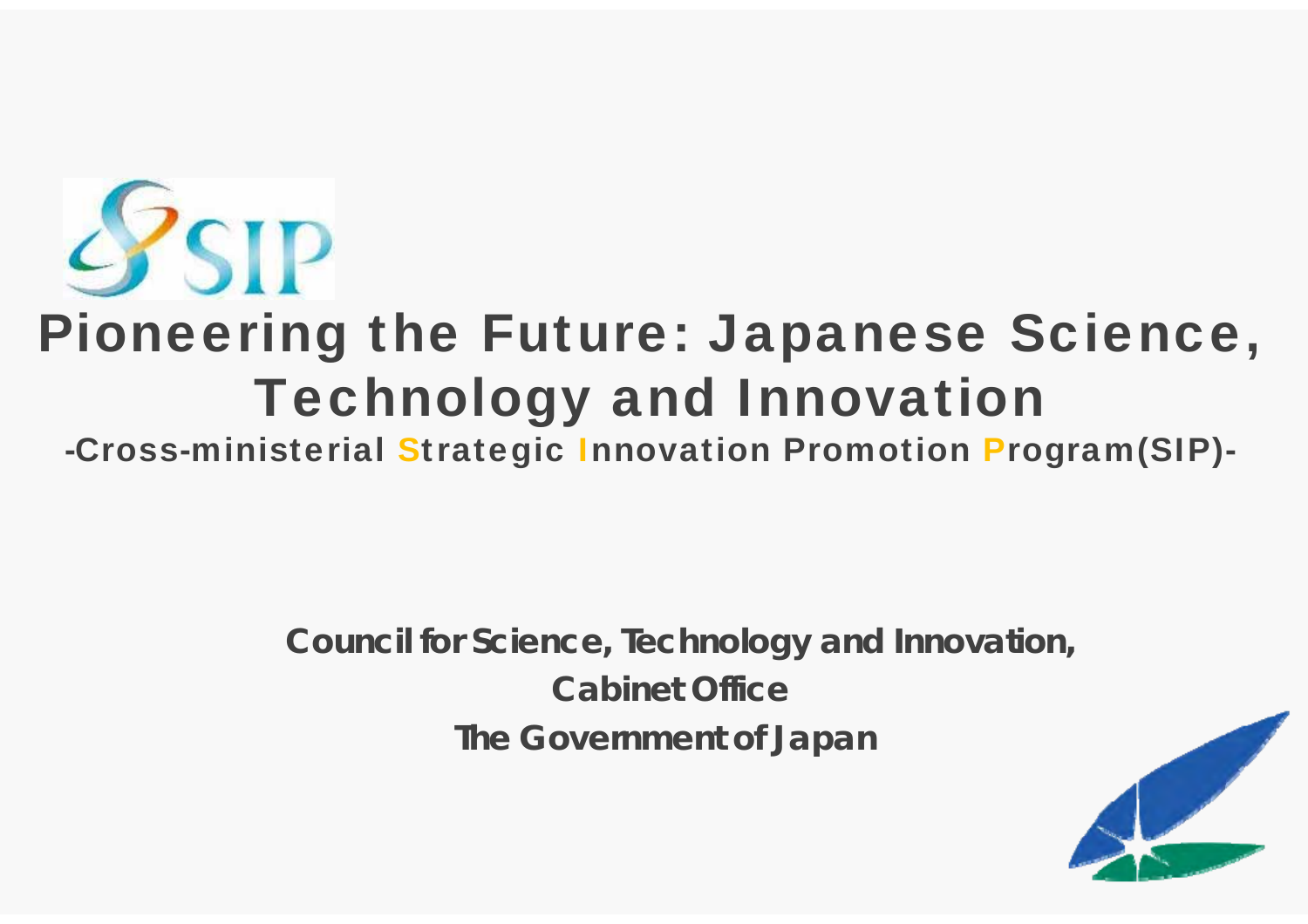## **Japan Revitalization Strategy Japan is back -**

### **Three Arrows of the Economic Policies**



# **Comprehensive STI Strategy (June 2013)**

- Achievement of Council for Science, Technology and Innovation (CSTI)
- $\checkmark$ Cabinet decision on June 7<sup>th</sup>, 2013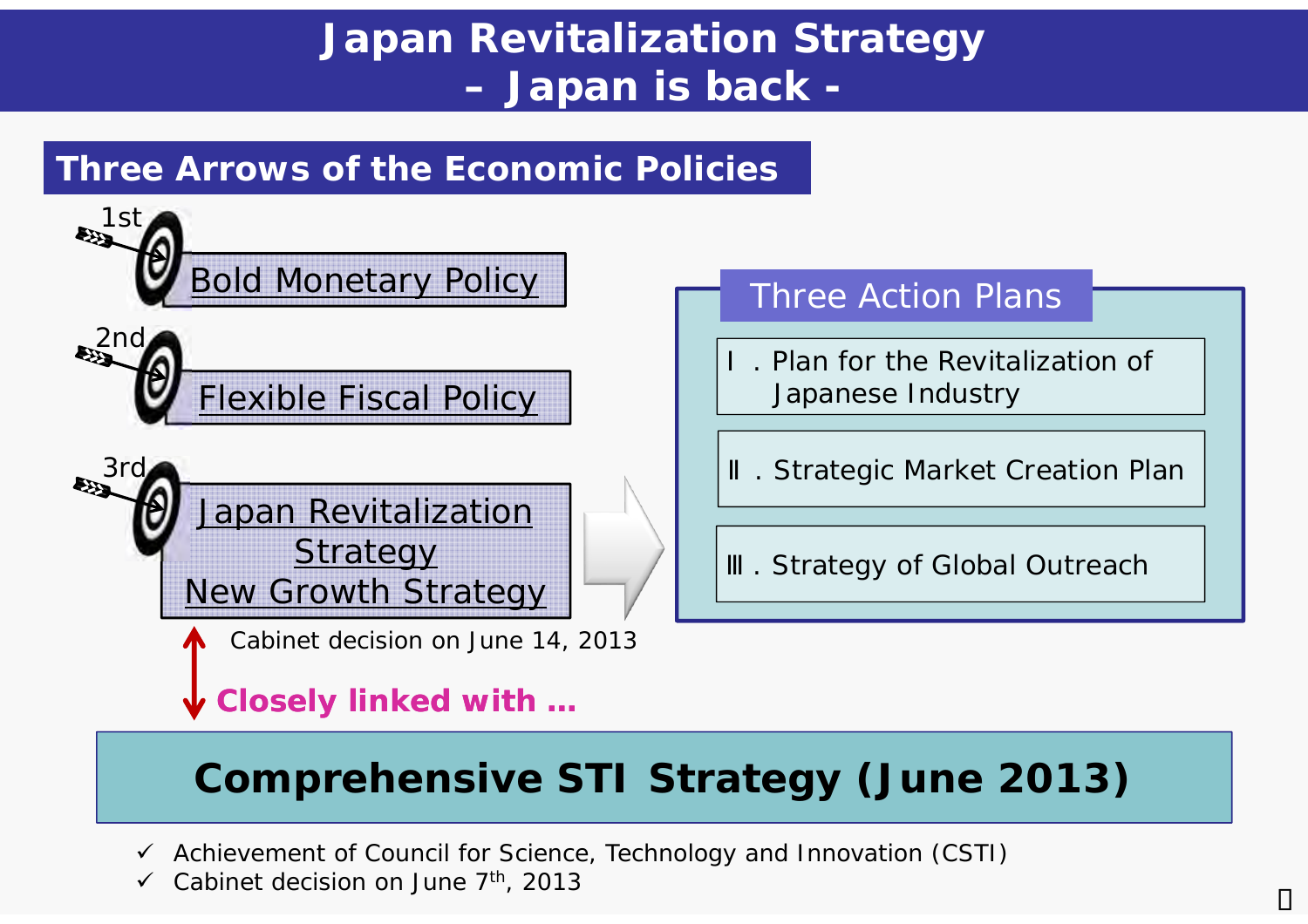### **HQ for Science and Technology to foster innovation Council for Science, Technology and Innovation (CSTI) -**

 *Promoting effective measures across ministries to create innovation beyond the borders of disciplines, ministries and sectors*

### **Three Arrows of Reinforcement of the HQ**



*Budget for FY2014-2018: ¥55bil*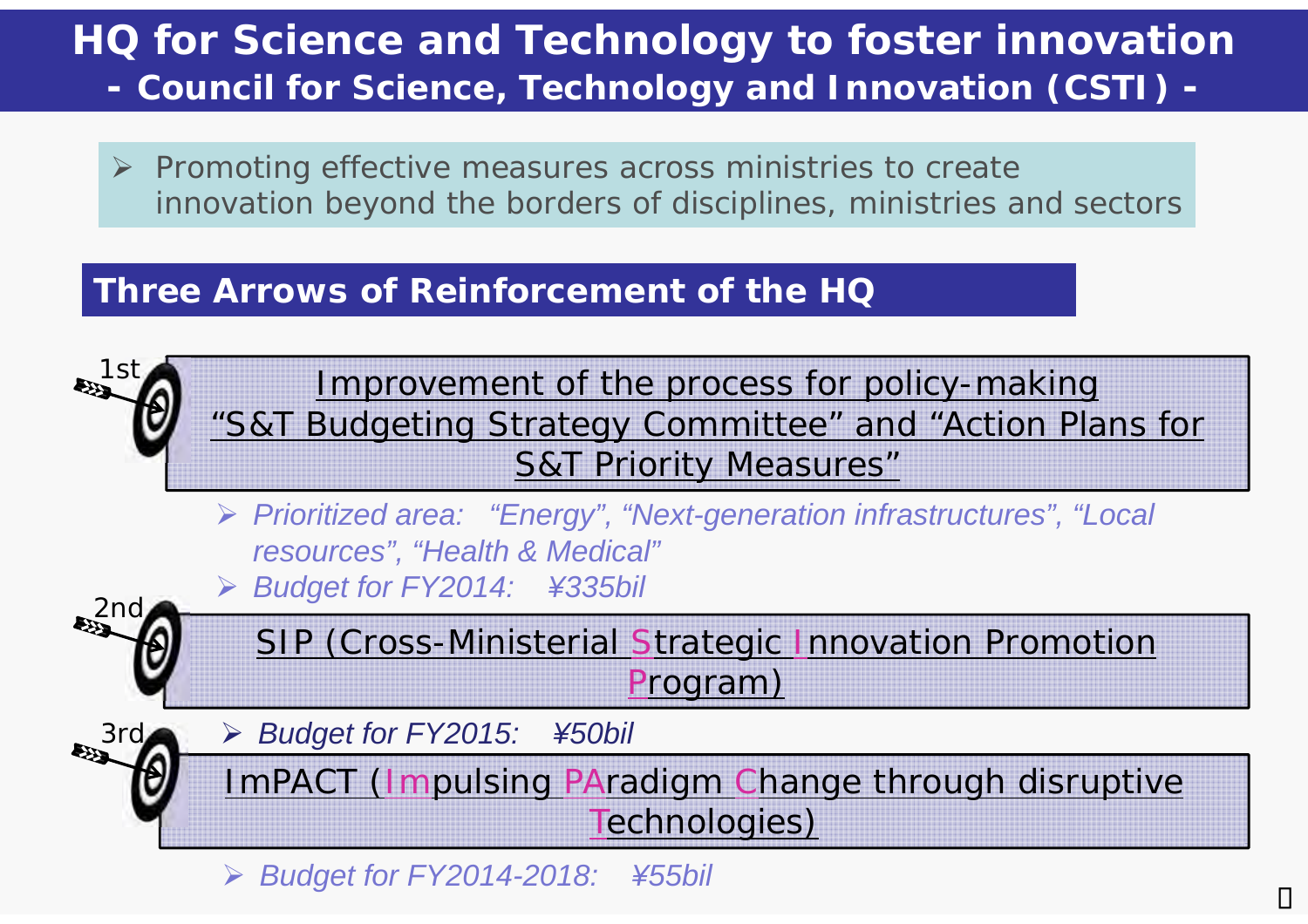# **Council for Science, Technology and Innovation**(**CSTI**)

**Executive Members** 



### **Cabinet Members ― Chairperson**

**Aiko SHIMAJIRI**Minister of State for Scienceand Technology Policy

**Hiroshi HASE**Minister of Education, Culture, Sports, Science and Technology

#### **Sanae TAKAICHI**

Minister for Internal Affairs and Communications

**Motoo HAYASHI**Minister of Economy, Trade and Industry

*Relevant ministers are appointed ad‐hoc members when needed to attend plenary session meetings of CSTI*



**Dr. Kazuo KYUMA**Former Executive Adviser, Mitsubishi Electric Corp. (Permanent Position)



**―**

**Yoshihide SUGA**Chief Cabinet Secretary

**Taro ASO**Minister of Finance

**Dr. Yuko HARAYAMA** Professor Emeritus, Tohoku University (Permanent Position)



**Mr. Takeshi UCHIYAMADAPh.D. Ueyama Takahiro** Former Vice President,

National Graduate Institute for Policy Studies (Permanent Position)

Chairman of the board, Toyota Motor Corp.

#### <sup>&</sup>lt;**Head of an Affiliated Organization**<sup>&</sup>gt;



**Dr. Takashi ONISHI** President, Science Council of Japan



**Dr. Kazuhito HASHIMOTODr. Motoko KOTANI**

President, National Institute for Materials Science NIMS



Professor, Tohoku University



**Mr. Masakazu Tokura**Representative, Director & President Sumitomo Chemical Co., Ltd.

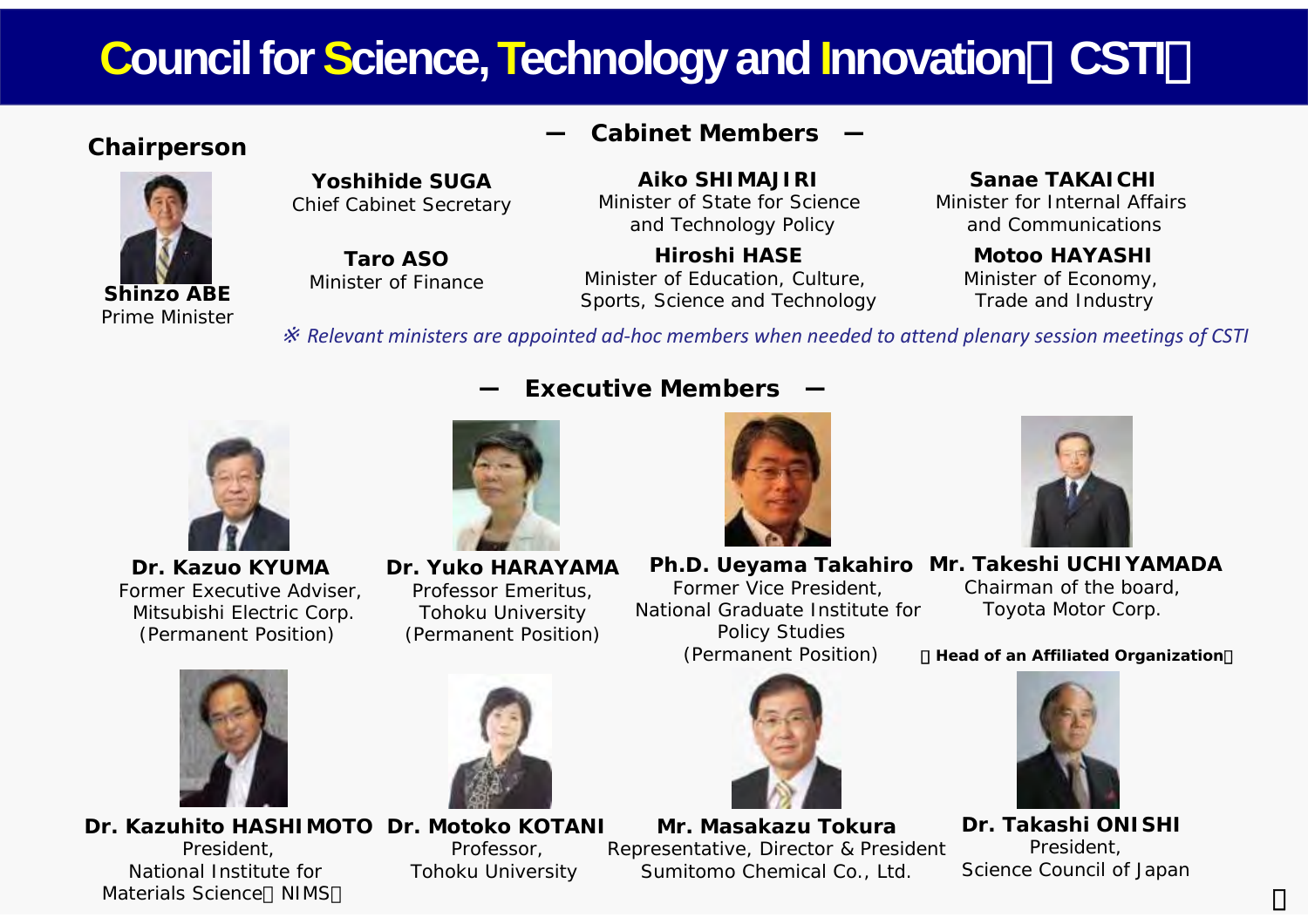### Features of the SIP

- The Council for Science, Technology and Innovation(CSTI) selects projects that answer critical social needs and offer competitive advantage to Japanese industry and the economy.
- $\blacktriangleright$ Cross-ministerial Initiatives.
- Promote focused, end-to-end research and development, from basic research to practical application and commercialization. Utilize results in regulations, systems, special wards, government procurement, etc.
- Intellectual property management system facilitating strategic corporate use of research results.

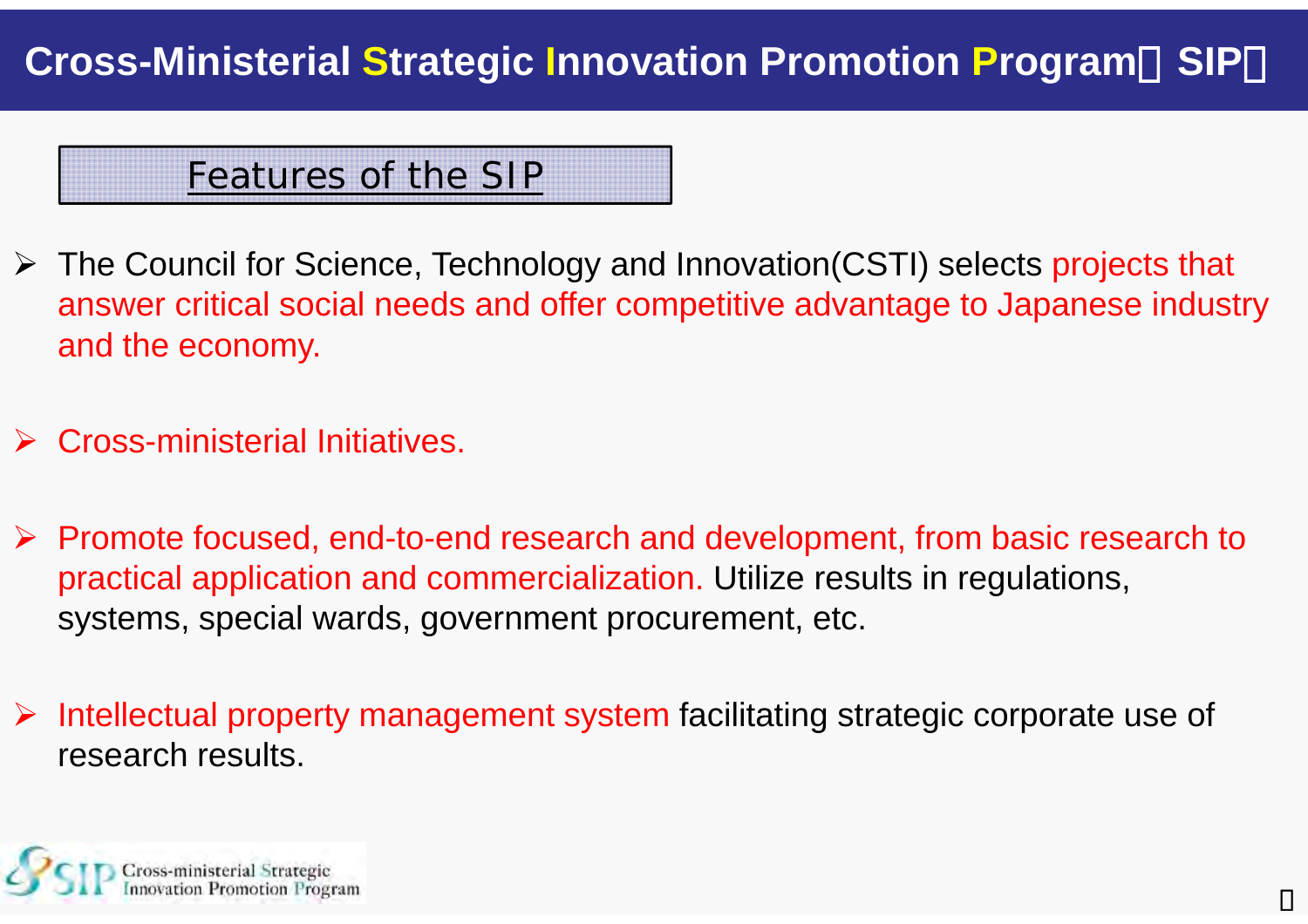### **Cross-Ministerial Strategic Innovation Promotion Program**(**SIP**)

### Implementation Structure

- $\triangleright$  Select directors for each program (PD).
- $\triangleright$  PDs selected by invitation from among top-class leaders in industry and academy.
- $\sum_{i=1}^{n}$  Program directors break through ministerial silos, managing programs from a cross-ministerial perspective.
- **► Governing Board (Members: Executive** members of the Council for Science, Technology and Innovation) to provide advice/ assessment.

Cross-ministerial Strategic<br>Innovation Promotion Program

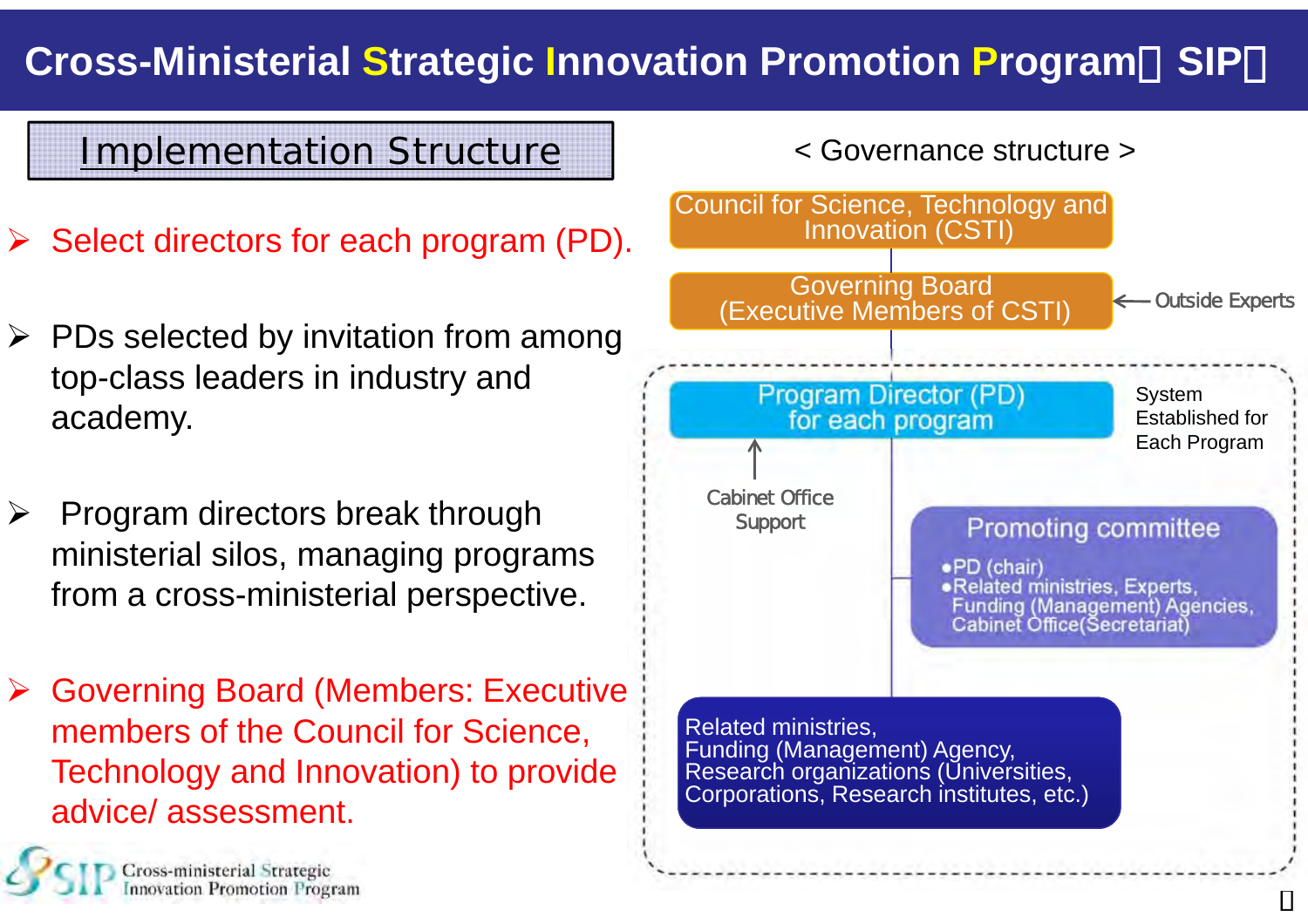### **Cross-Ministerial Strategic Innovation Promotion Program** (**SIP**)

| <b>Prioritized</b><br><b>Societal Issues</b>     | <b>Themes</b>                                                                 |
|--------------------------------------------------|-------------------------------------------------------------------------------|
| <b>Energy</b>                                    | <b>Innovative Combustion Technology</b>                                       |
|                                                  | <b>Next-Generation Power Electronics</b>                                      |
|                                                  | Structural Materials for Innovation (SMI)                                     |
|                                                  | <b>Energy Carriers</b>                                                        |
|                                                  | Next-Generation Technology for Ocean Resources Exploration                    |
| <b>Next-Generation</b><br><b>Infrastructures</b> | <b>Automated Driving System</b>                                               |
|                                                  | Infrastructure Maintenance, Renovation and Management                         |
|                                                  | Enhancement of Societal Resiliency against Natural Disasters                  |
|                                                  | <b>Cyber-Security for Critical Infrastructures</b>                            |
| <b>Local Resources</b>                           | Technologies for Creating Next-Generation Agriculture, Forestry and Fisheries |
|                                                  | Innovative Design / Manufacturing Technologies                                |
| $\Gamma$                                         |                                                                               |

Cross-ministerial Strategic<br>Innovation Promotion Program

c,